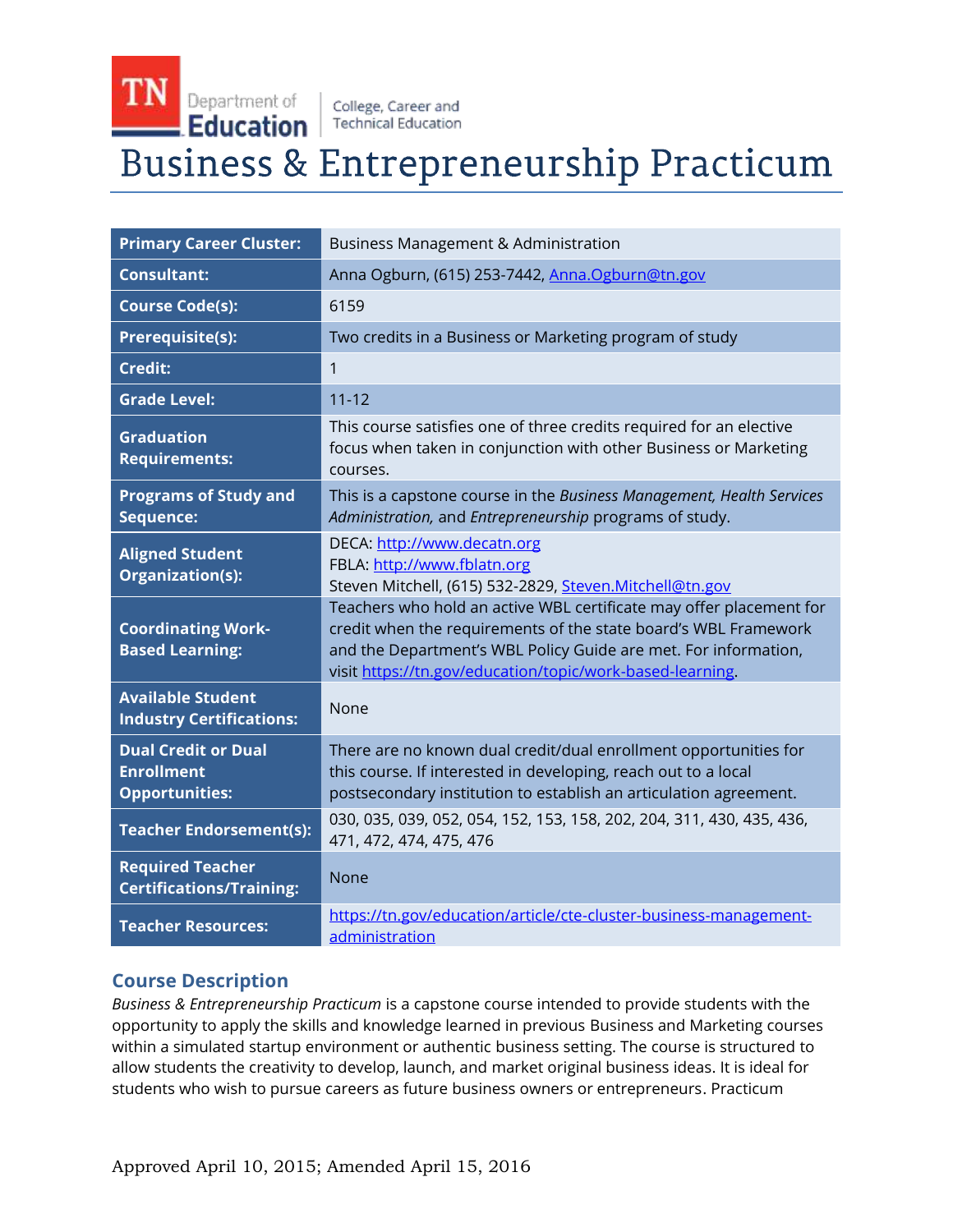activities can take place around student-led startups under the supervision of the instructor, or in collaboration with a local business incubator. The standards in this course can also be used to promote student participation in a work-based learning (WBL) experience through an internship or other off-campus arrangement. Upon completion of the practicum, proficient students will be prepared to further develop their business ideas into viable ventures, or continue their study at the postsecondary level.

# **Work-Based Learning Framework**

Practicum activities may take the form of work-based learning (WBL) opportunities (such as internships, cooperative education, service learning, and job shadowing) or industry-driven projectbased learning. These experiences must comply with the Work-Based Learning Framework guidelines established in SBE High School Policy 2.103. As such, this course must be taught by a teacher with an active WBL Certificate issued by the Tennessee Department of Education and follow policies outlined in the Work-Based Learning Policy Guide available online at [https://tn.gov/education/topic/work-based-learning.](https://tn.gov/education/topic/work-based-learning) The Tennessee Department of Education provides a *Personalized Learning Plan* template to ensure compliance with the Work-Based Learning Framework, state and federal Child Labor Law, and Tennessee Department of Education policies, which must be used for students participating in WBL opportunities.

## **Program of Study Application**

This is the capstone course in the *Business Management, Health Services Administration,* and *Entrepreneurship* programs of study. For more information on the benefits and requirements of implementing these programs in full, please visit the please visit the Business Management & Administration, Marketing, and Finance career cluster websites available at. [https://tn.gov/education/topic/career-clusters.](https://tn.gov/education/topic/career-clusters)

## **Course Requirements**

This capstone course aligns with the requirements of the Work-Based Learning Framework (established in Tennessee State Board High School Policy), with the Tennessee Department of Education's Work-Based Learning Policy Guide, and with state and federal Child Labor Law. As such, the following components are course requirements:

# **Course Standards**

- 1) A student will have a Personalized Learning Plan that identifies their long-term goals, demonstrates how the Work-Based Learning (WBL) experience aligns with their elective focus and/or high school plan of study, addresses how the student plans to meet and demonstrate the course standards, and addresses employability skill attainment in the following areas:
	- a. Application of academic and technical knowledge and skills (embedded in course standards)
	- b. Career knowledge and navigation skills
	- c. 21st Century learning and innovation skills
	- d. Personal and social skills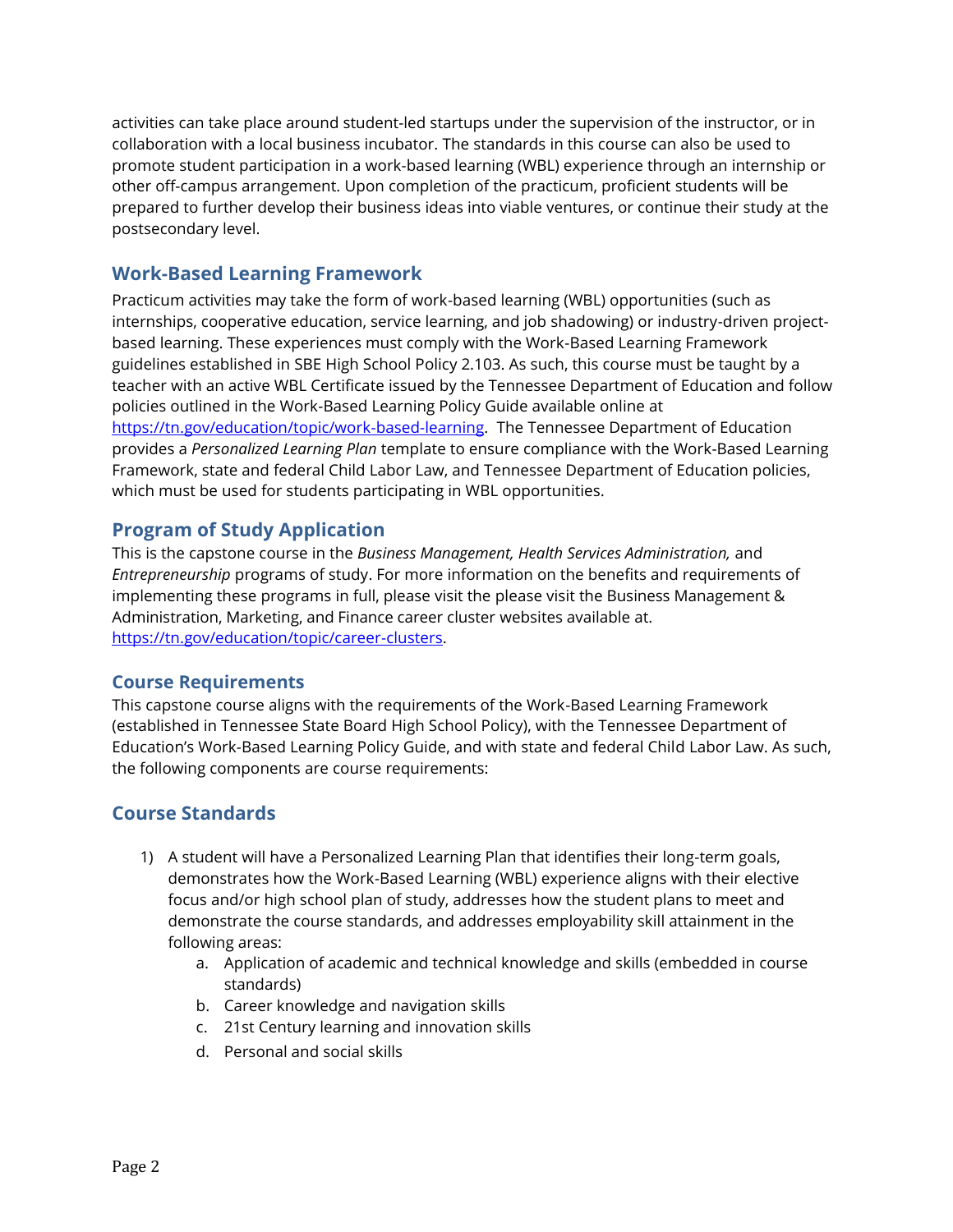#### **Launching a Career in Business**

- 2) Research a small business or business venture in an industry/market/location of choice, including but not limited to the local region. Produce an in-depth profile, case study, or similar analysis of the chosen company. Companies could range from local businesses to web startups to expansions of existing businesses into new products or markets. Cite specific textual evidence from the company's literature, conduct interviews, and/or analyze press coverage (if available) to summarize the following:
	- a. The mission and history of the organization
	- b. Headquarters and organizational structure
	- c. Products or services provided
	- d. Marketing/branding strategy
	- e. Profit model
	- f. Website and contact information
- 3) Complete an authentic job application as part of a career search or work-based learning experience. Participate in a mock interview. Prior to the interview, update a personal resume, research tips on dress and grooming, most commonly asked interview questions, appropriate conduct during an interview, and recommended follow-up procedure. Upon completion of the interview, write a thank you letter to the interviewer in a written or email format.
- 4) Investigate the current climate for entrepreneurship and business acquisition in the U.S. and abroad. Synthesizing the most recent information on interest rates, consumer spending, market competition, regulation, investment activity, and other economic data, identify the potential constraints and opportunities for starting a business in a selected market of interest. Draw conclusions based on the research and compile into a memo, executive summary, or mock proposal highlighting where to compete, how much to invest, and which consumers to target.

#### **Market Research**

5) Independently or in teams, conduct a market research project to determine the viability of an original business idea or the recommendations to improve the marketing activities of an existing business. Demonstrate the ability to design simple surveys, retrieve secondary data from print and online sources, tabulate results, write analyses, and make decisions based on evidence. If possible, consult or collaborate with local area professionals to determine the viability of original business ideas. Compile findings and future directions in a professional print or online document.

#### **Business Proposal**

- 6) Building on standards from *Entrepreneurship* and *Business Management*, individually or in teams, develop a new or modify an existing business plan for the proposed startup/business venture. Include at minimum the following components:
	- a. Executive summary
	- b. Business description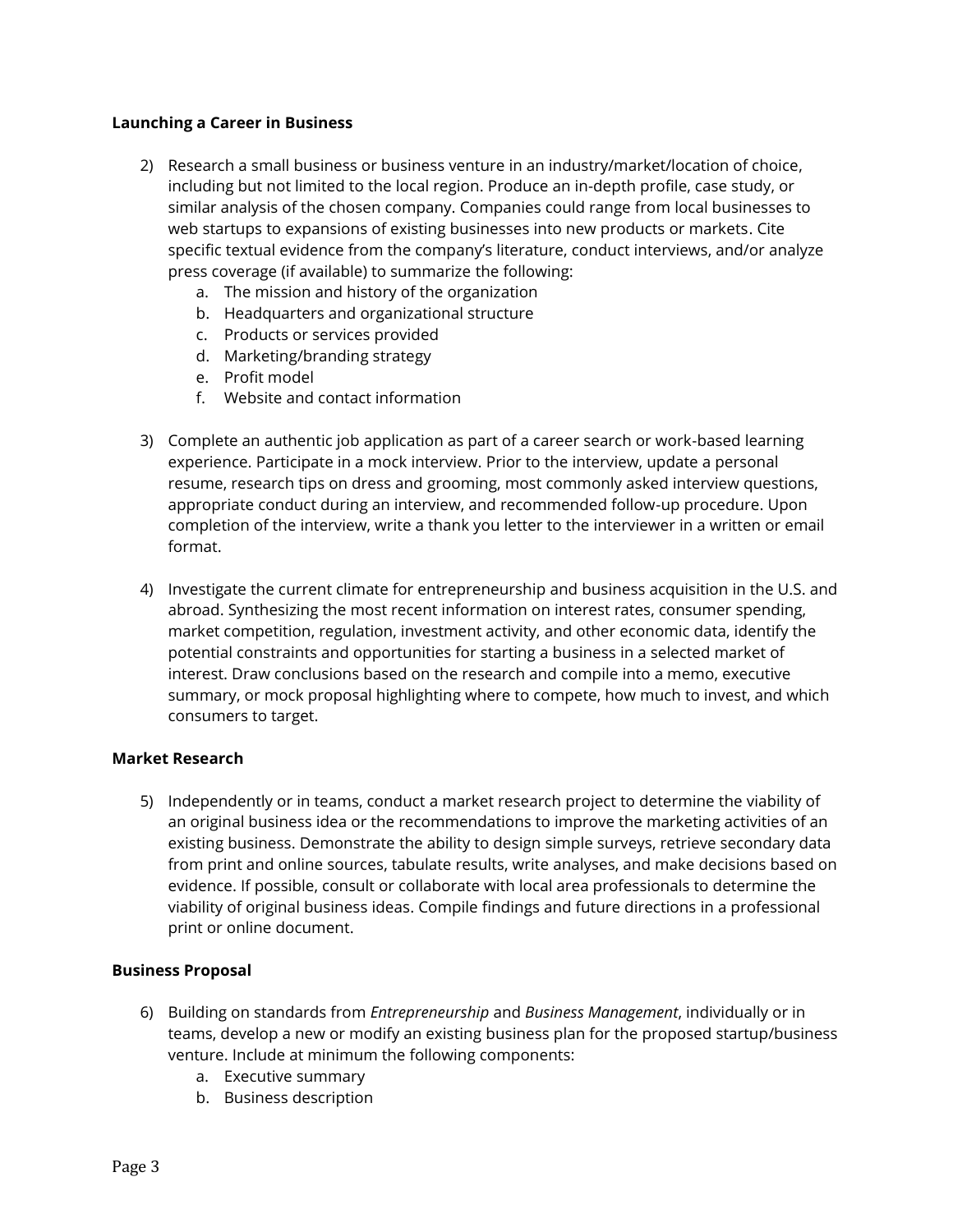- c. Plan of operations, including human capital considerations
- d. Industry analysis
- e. Competitor analysis
- f. Marketing plan
- g. Financial plan

h. Any relevant appendices, cover sheets, letters of support, or references Compile the business plan in a print or online format that could be shared with potential funders, partners, or other stakeholders.

- 7) In preparation for the launch of the new business/venture, identify potential mentors and sources of support in the community (both financial and in-kind services), such as clients, customers, funders, grant-making entities, or community organizations. Practice pitching the business idea to mentors and various audiences. Seek feedback and recommendations on presentation and proposal details. Analyze the feedback and recommendations to justify any changes to the business plan, citing evidence from the initial presentation. Upon revision, revise the business plan, documenting all changes made.
- 8) Based on the research and revisions conducted in the previous standard, develop and deliver a formal presentation as part of a bid for startup capital, investors, or public backing. The presentation could be delivered in a variety of formats depending on capacity and constraints: for example, as an in-person pitch before an audience of potential funders; or as a video recording uploaded to a website such as Kickstarter. Self-reflect on initial success based on feedback from the audience or pledges of support, depending on approach.
- 9) As a supplement to the formal presentation, conduct a preliminary break-even/profit-loss analysis for the first year of the startup's operations or a business acquisition. Determine the long-term financial goals of the company; make projections for 1, 5, and 10 years ahead. Drawing on knowledge and skills learned in previous courses, design metrics for tracking financial goals and develop an internal reporting system for monitoring progress.
- 10) Expanding on the marketing strategy drafted in the revised business plan, conduct the necessary analysis (i.e., produce a target customer profile, release a survey, etc.) and implement the marketing strategy in line with plan goals. Seek avenues for increasing product/service visibility, such as promoting the company on social media, partnering with another business in a promotional tie-in or cross-selling activity, sponsoring a non-profit event or offering incentives such as samples, games prizes, and loyalty programs.
- 11) Critique the business plan of another team or classmate, annotating the plan with recommendations and suggested edits. Cite specific examples in the text to support recommendations.

## **Professional Ethics and Legal Responsibilities**

12) Reflect on potential ethical and legal challenges associated with the proposed business idea. For example, for a hypothetical clothing line startup that intends to source materials from overseas, determine how the company will ensure that labor laws are followed at all points along the supply chain. Examine a variety of perspectives surrounding the issue(s) then